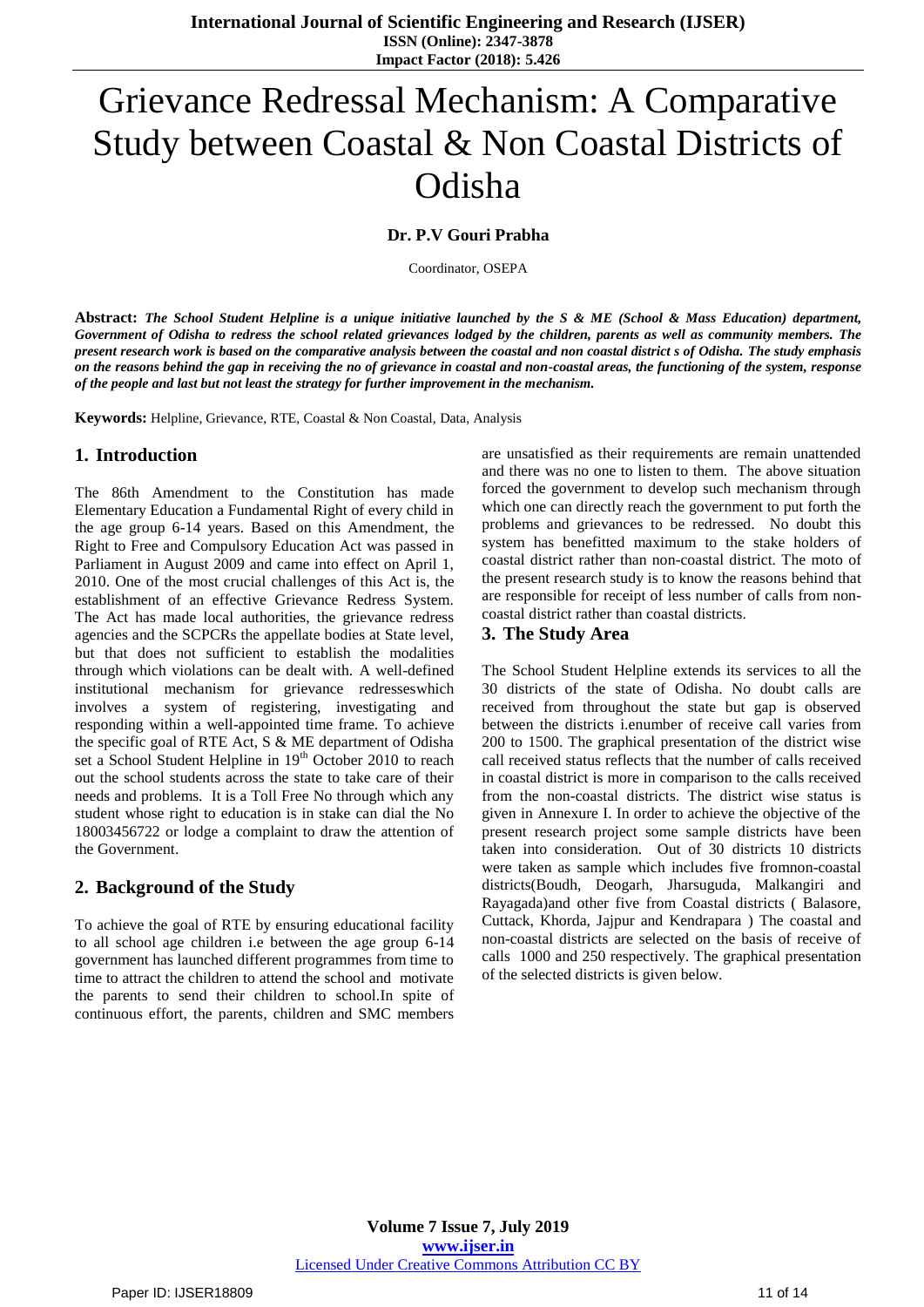**Map 1**

**Map 1 shows green: Non-Coastal & Brown: Coastal Districts**



Figure 1 shows the no of cases received both coastal and noncoastal districts

#### **Research Methodology**

Social research is a social phenomenon which studies behavior of human being as a member of the society, their feelings, attitudes, cause and effect relationships, etc under various circumstances. The present study is based on the cause and effect relationship of grievance Redressal mechanism that how far the society has accepted the initiation taken by the government to redress the school related grievances received from children, parents and community members etc.Following are the step by step methodologiesfollowed to undertake the said research work:

- Sampling
- Collection of data
- Consolidation of data
- Analysis of data

The Helpline render its services to all the schools located in the state of Odisha. Though the state comprises of 30 districts but for comparative research purpose sample of 10 districts have been selected @ 5 each from coastal and noncoastal districts.In order to administer the questionnaire four types of target group have been taken into consideration such as teacher, administrator, SMC/Parents and children.Further thesample of questionnaire administered by the teacher, children, SMC and administratorfrom each district. The detail is given below:

| -               |     |            |            |          |                    |     |            |            |          |  |  |  |
|-----------------|-----|------------|------------|----------|--------------------|-----|------------|------------|----------|--|--|--|
| Coastal         |     |            |            |          | <b>Non Coastal</b> |     |            |            |          |  |  |  |
| District        | Adm | <b>SMC</b> | <b>Trs</b> | Children | District           | Adm | <b>SMC</b> | <b>Trs</b> | Children |  |  |  |
| <b>Balasore</b> |     | 38         | 39         | 40       | Deogarh            |     | 51         | 45         | 49       |  |  |  |
| Khorda          | 10  | 59         | 57         | 59       | Boudh              | 2   | 13         | 17         | 20       |  |  |  |
| Cuittack        | 6   | 17         | 25         | 24       | Malkangiri         |     | 37         | 56         | 50       |  |  |  |
| Jajpur          | 10  | 44         | 44         | 44       | jharsuguda         | 4   | 50         | 49         | 49       |  |  |  |
| Kendrapara      | 9   | 39         | 39<br>38   |          | Rayagada           |     | 35         | 25         | 33       |  |  |  |
|                 | 39  | 197        | 204        | 205      |                    | 20  | 186        | 192        | 201      |  |  |  |

Figure 2 reflects the district wise samples taken for research work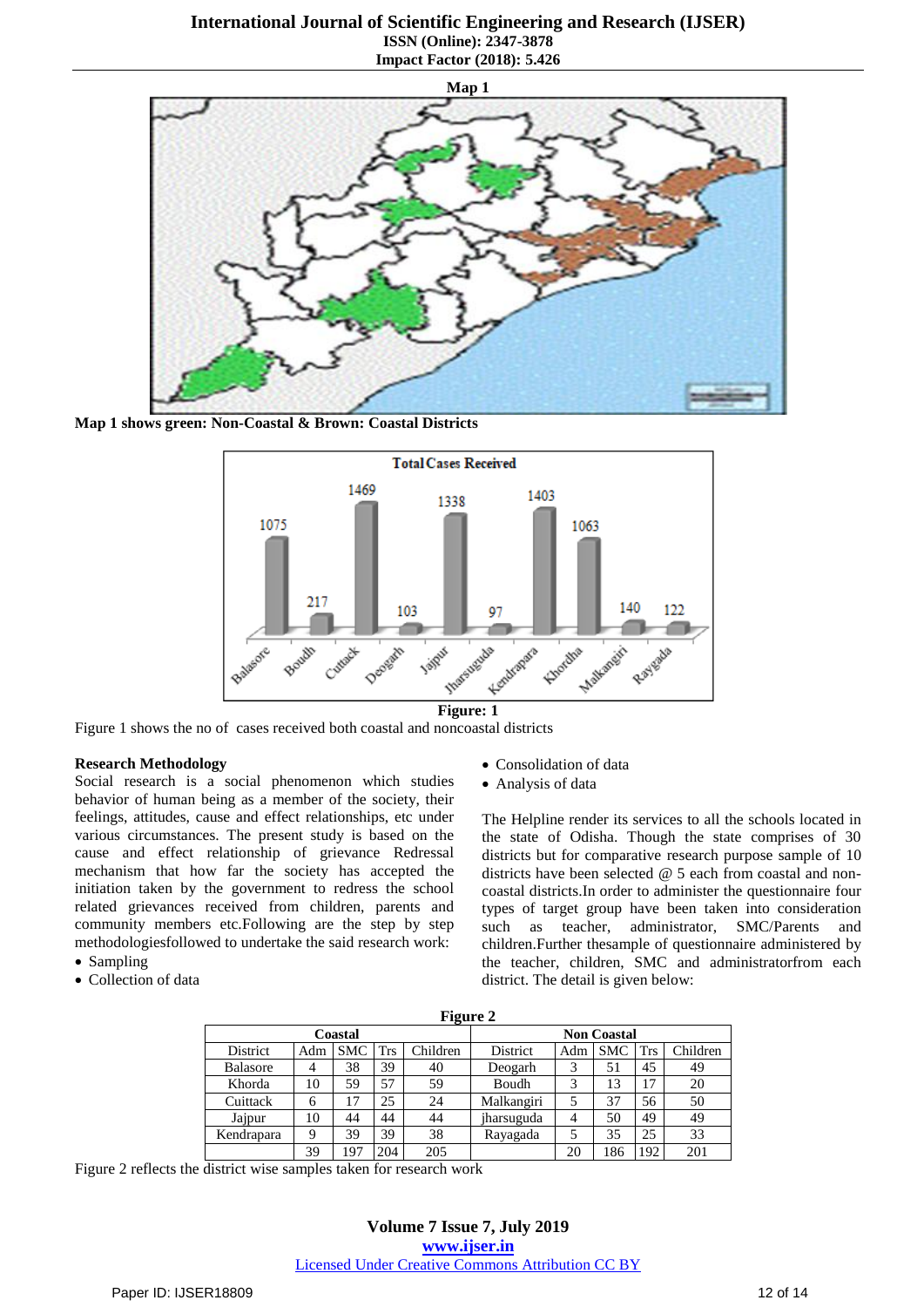# **International Journal of Scientific Engineering and Research (IJSER) ISSN (Online): 2347-3878 Impact Factor (2018): 5.426**

Collection of data is second stage of the present research work. As per the schedule the collection of date is completed within three months ie. From March to June 2017. Both primary and secondary data have been collected for the said work. The data which is collected from reference books, reports, etc are known as Secondary data. The secondary data was collected from the available records and registerssince inception of School student Helpline. But the primary data has been collected from the respondents through administering the developed questionnaires. The area of implementation of Helpline is vast which includes varied types of stake holders from bottom to top such as Administrators, parents, members of School Management Committee, school going age children both inside and outside the school.

Separate set of questionnaires have been developed for selectedrespondents (SMC/Parents, Children, Teacher and Administrator). The questionnaire includes both open ended

as well as dichotomous questions.The selection of respondents is done randomly.

Consolidation of data is third stage of the research work. As mentioned earlier the questionnaires contain both objective having Y/N reply and subjective which includes views of the respondents. The answers of the questions have been coded and placed in tabular form to facilitate the consolidation work.It is to be mentioned here, that though some questions are similarfor more than one stake holder but analysis done separately keeping in view of different level of the respondents.

# **4. Analysis of Data**

Analysis of data is the last stage of the study. In the present study the consolidated data analysed separately.

| <b>Figure 3:</b> Administrators                         |                     |    |    |                |          |             |                |          |      |  |  |  |
|---------------------------------------------------------|---------------------|----|----|----------------|----------|-------------|----------------|----------|------|--|--|--|
|                                                         | Total               |    |    |                | Coastal  | Non Coastal |                |          |      |  |  |  |
|                                                         | Total<br>Response % |    |    | No of          | Response | $\%$        | No of          | Response | $\%$ |  |  |  |
| Indicators                                              | Administrators      |    |    | Administrators |          |             | Administrators |          |      |  |  |  |
| Opinion on the Helpline System                          | 55                  | 50 | 91 | 39             | 35       | -91         | 16             | 15       | 94   |  |  |  |
| Receive and Redressal of grievances<br>through Helpline | 55                  | 40 | 73 | 39             | 35       | 90          | 16             |          | 35   |  |  |  |
| Impact of Helpline on Education<br>system               | 55                  | 44 | 80 | 39             | 35       | 90          | 16             |          | 56   |  |  |  |

**Figure 3:** Administrators

#### Figure 3 highlights the Response of the Administrators

Administrators of both districts as well as block level are the key persons who play an important role in redressing the school related grievances.The developed questionnaires have been administered among 55 administrators both from coastal as well as non-coastal areas.All most all the administrators have opined that School Student Helpline is a unique initiative through which they get opportunity to know dislocations of the government programmesif any at grass root level and rectify thereof. This system acts like a bridge between school and community.

The above table reflects that overall 72% of the administrators have received different types of grievances. But analysis shows that there is a huge gap between the coastal and non-coastal districts which varies from 90% to 30% .Further they expressed their concern that 35% to 40%

grievances are proved false after due enquiry which is a mere wastage of government time and man power.

Further they are of opinion that the grievance mechanism has brought a tremendous improvement in the teacher absenteeism, timely provision of children entitlements, cooperation among the school and community etc. Besides it developed self confidence among the children to put forth their problems before the authority without fearand improved sense of responsibility among the field functionaries towards development of education system.

The analysis of last five years data highlights that .the number of cases decreased in cases of corporal punishment, teacher absenteeism, late arrival of teachers, shortage of books, non-distribution of uniform and regularisation of MDM etc. which is proved inthe present research work.

|   | $\overline{\phantom{a}}$                |     |          |      |                     |          |      |                     |          |             |  |
|---|-----------------------------------------|-----|----------|------|---------------------|----------|------|---------------------|----------|-------------|--|
|   |                                         |     | Total    |      |                     | Coastal  |      | Non Coastal         |          |             |  |
|   | Indicators<br>No of<br><b>SMC</b>       |     | Response | $\%$ | No of<br><b>SMC</b> | Response | $\%$ | No of<br><b>SMC</b> | Response | $\%$        |  |
|   | Existence of Helpline system            | 383 | 379      | 99   | 197                 | 197      | 100  | 186                 | 182      | 98          |  |
| ◠ | Timings of the system                   | 383 | 77       | 20   | 197                 | 44       | 22   | 186                 | 33       | 18          |  |
| 2 | Opinion on the existing Helpline system | 383 | 355      | 93   | 197                 | 182      | 92   | 186                 | 173      | 93          |  |
|   | Lodging of the grievance                | 383 | 176      | 46   | 197                 | 155      | 79   | 186                 | 21       |             |  |
|   | Redressal of the given grievances       | 383 | 164      | 43   | 197                 | 147      | 75   | 186                 | 17       | $\mathbf Q$ |  |
| 6 | Training on functioning of Helpline     | 383 | 350      |      | 197                 | 178      | 90   | 186                 | 172      | 92          |  |

**Figure 4:** SMC/ Parents:

Figure 4 highlights the Response of the SMC / Parents

This table reflects that a total 383 number of SMC/parentswere contacted out of which 197 and 186 were from coastal and non-coastal districts respectively. The analysis shows that more than 90% of both coastal and noncoastal districts have knowledge about existence of the Helpline system and type of cases to be registered This is